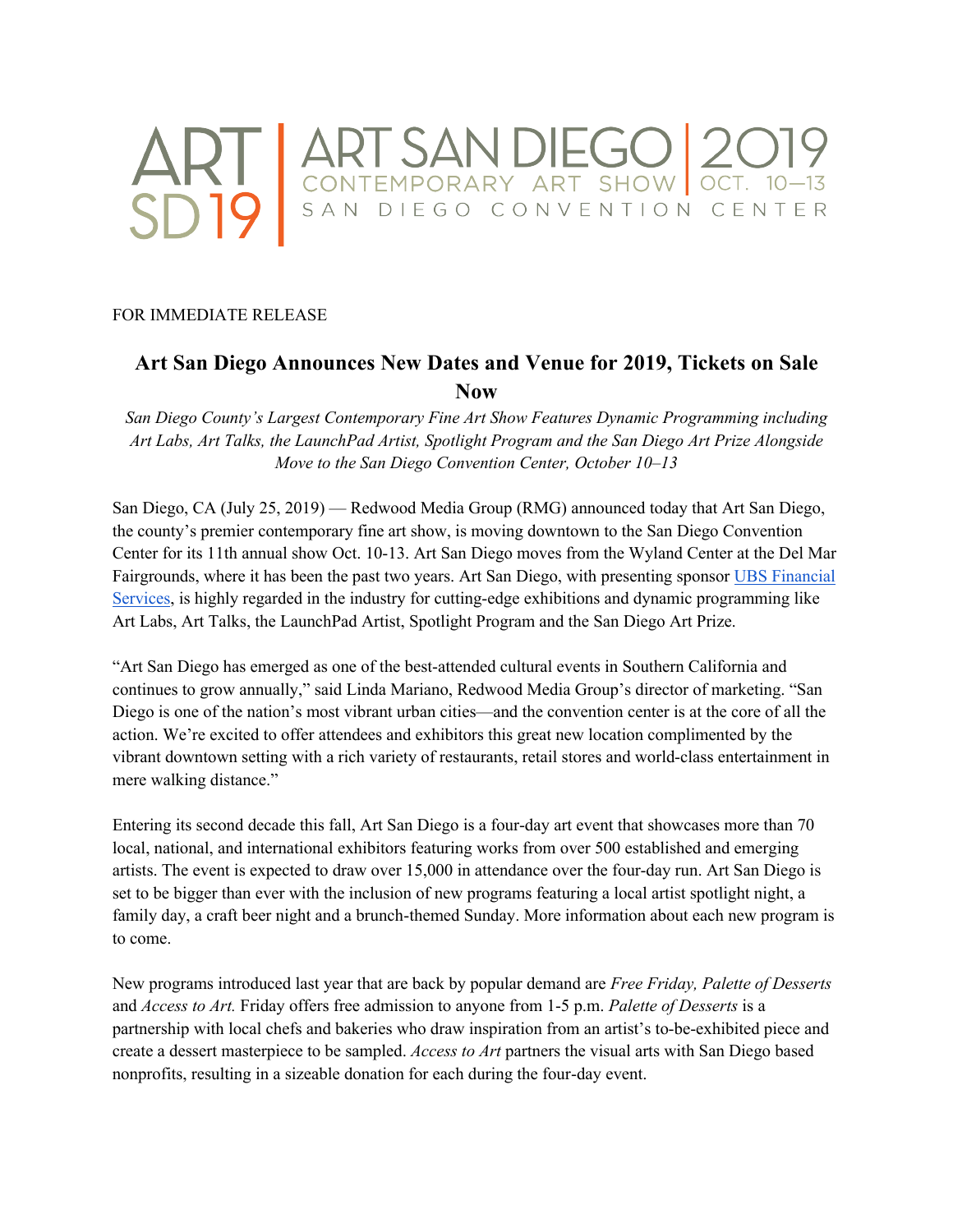The San Diego Convention Center recently underwent a complete renovation and now features an industry-standard trade show floor, high-tech lighting and a cooling and heating system for maximum comfort year-round. Additionally, The San Diego Convention Center offers more accessibility options for attendees to see the show by means of car, bus or trolley.

Tickets are on sale now at www.art-sandiego.com. Artist exhibitor applications are still open at artsandiego.com/exhibitor-application/. Sponsorship opportunities are also available; interested parties may email **sponsors**@art-sandiego.com for more information.

## **About Art San Diego**

Art San Diego 2019, presented by UBS Financial Services, will take place October 10–13, 2019, at the San Diego Convention Center. Art San Diego has emerged as one of the best-attended cultural events in Southern California. Founded in 2009 as the first and only contemporary art show in San Diego, Art San Diego is a four-day art event that features more than 500 leading contemporary artists and offers dynamic programming that includes museum exhibitions, Art Labs, events, and Art Talks focused on collecting. Now in its 11th year, the four-day event attracts more than 15,000 high-net-worth collectors. Art San Diego provides a focus on San Diego's vibrant and diverse cultural art scene alongside an exciting collection of international galleries and artists. For more information, visit www.art-sandiego.com.

## **About Redwood Media Group**

Since 2009, Redwood Media Group (RMG) has been revolutionizing the global fine art community by helping artists and gallery owners grow their businesses through fine art exhibitions and publications, art business education, mentoring, marketing, and social media. Today, RMG owns and operates six fine art shows: Artexpo New York, Spectrum Miami, Red Dot Miami, Art San Diego, and Art Santa Fe. Artexpo New York, the world's largest fine art trade show for 40 years and counting, attracts more than 40,000 art enthusiasts every year, including nearly 5,000 industry buyers. Spectrum Miami and Red Dot Miami take place during Miami Art Week, an annual attraction that draws over 100,000 art collectors to the city. Over the past eight years, RMG has welcomed hundreds of thousands of visitors to their events, sold millions of dollars' worth of art, and helped thousands of unrepresented and established artists launch or grow their careers. Aside from hosting multiple high-end art shows throughout the year, RMG also owns *Art Business News*.

For more information, visit www.redwoodmg.com, www.artexponewyork.com, www.art-sandiego.com, www.spectrum-miami.com, www.artsantafe.com, www.reddotmiami.com and www.artbusinessnews.com.

## **Media Contacts:**

Brendi Rawlin, brendi@leeandlondon.com, 619.549.3066 Chloe Janda, chloe@leeandlondon.com, 760.822.3591

**Assets:** https://www.dropbox.com/sh/ockku2r2b5ezby9/AAA0XKF2iBY320iyI6ysSkhGa?dl=0